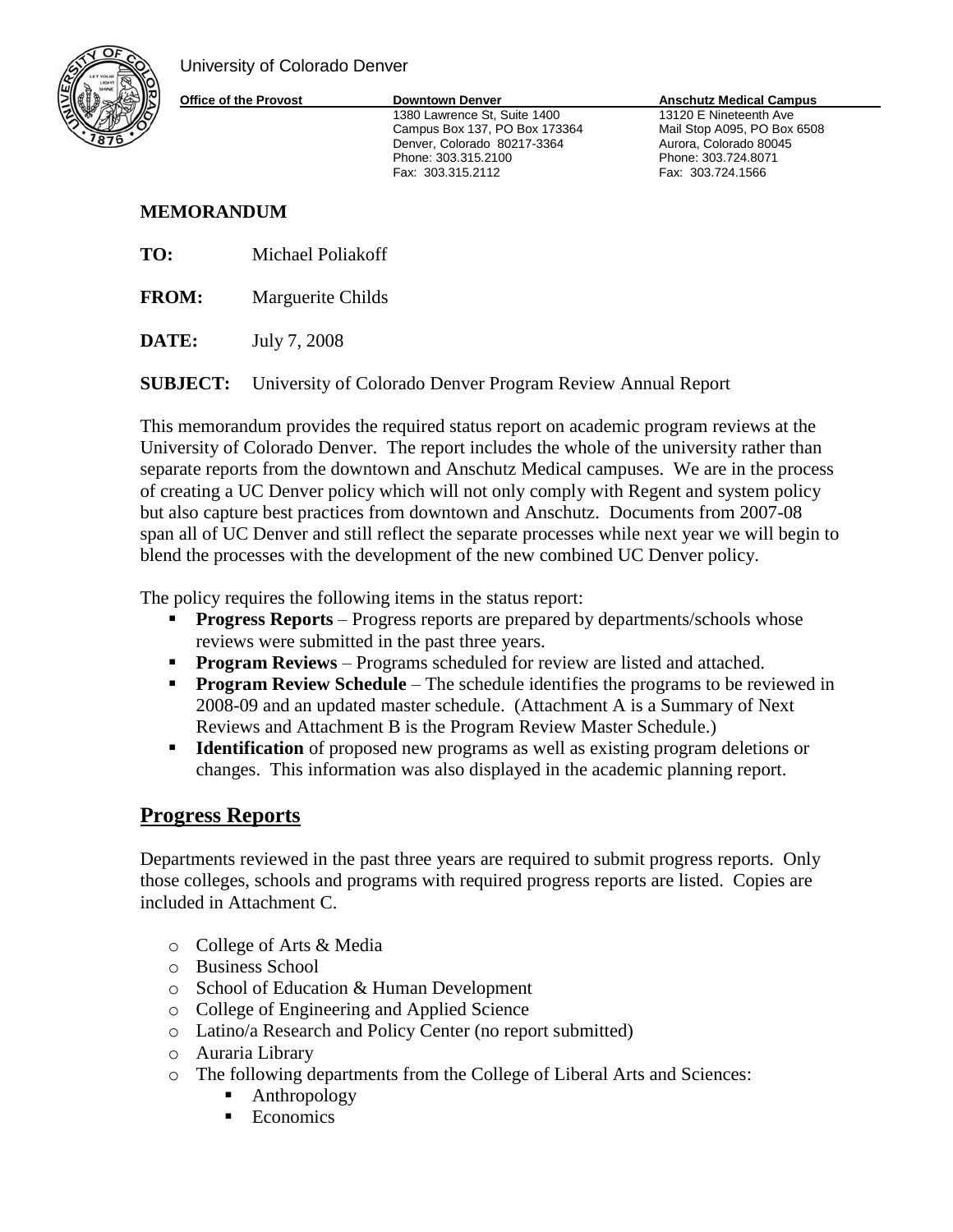- **Ethnic Studies**
- Health and Behavioral Sciences
- **Sociology**
- o The following departments from the School of Medicine:
	- Family Medicine
	- **Medicine**
	- **•** Orthopedics
	- Otolaryngology
	- **Pediatrics**
	- **Physiology & Biophysics (August submission expected)**
	- **Surgery**

## **Program Review Reports Due 2007-08**

- o College of Architecture and Planning
- o Center for Bioethics and Humanities
- o The following departments from the College of Liberal Arts and Sciences:
	- Communication
	- $\blacksquare$  English
	- **History**
	- Humanities/Social Sciences (Master's Degree)
	- **Modern Languages (not including Implementation Plan, which is to be** submitted in August)
	- **Philosophy/Center for Ethics and Community**
	- Political Science
- o Neurosurgery from the School of Medicine (Fall submission expected)

# **Program Review Schedule for 2008-09**

The Summary of Next Reviews (Attachment A) and Program Review Schedule (Attachment B) are attached. Please note that we have included in the schedules those centers and institutes which will have their own independent reviews. Many of the UC Denver centers and institutes are reviewed as part of their "home" unit's review or as a formal grant renewal review.

The programs scheduled for review in 2008-09 are as follows:

- o Applied Mathematics and Mathematics / CLAS
- o Biology / CLAS
- o Chemistry / CLAS
- o Environmental Science / CLAS
- o Geography / CLAS
- o Integrated Sciences / CLAS
- o Microbiology / SOM
- o Pathology / SOM
- o Physics / CLAS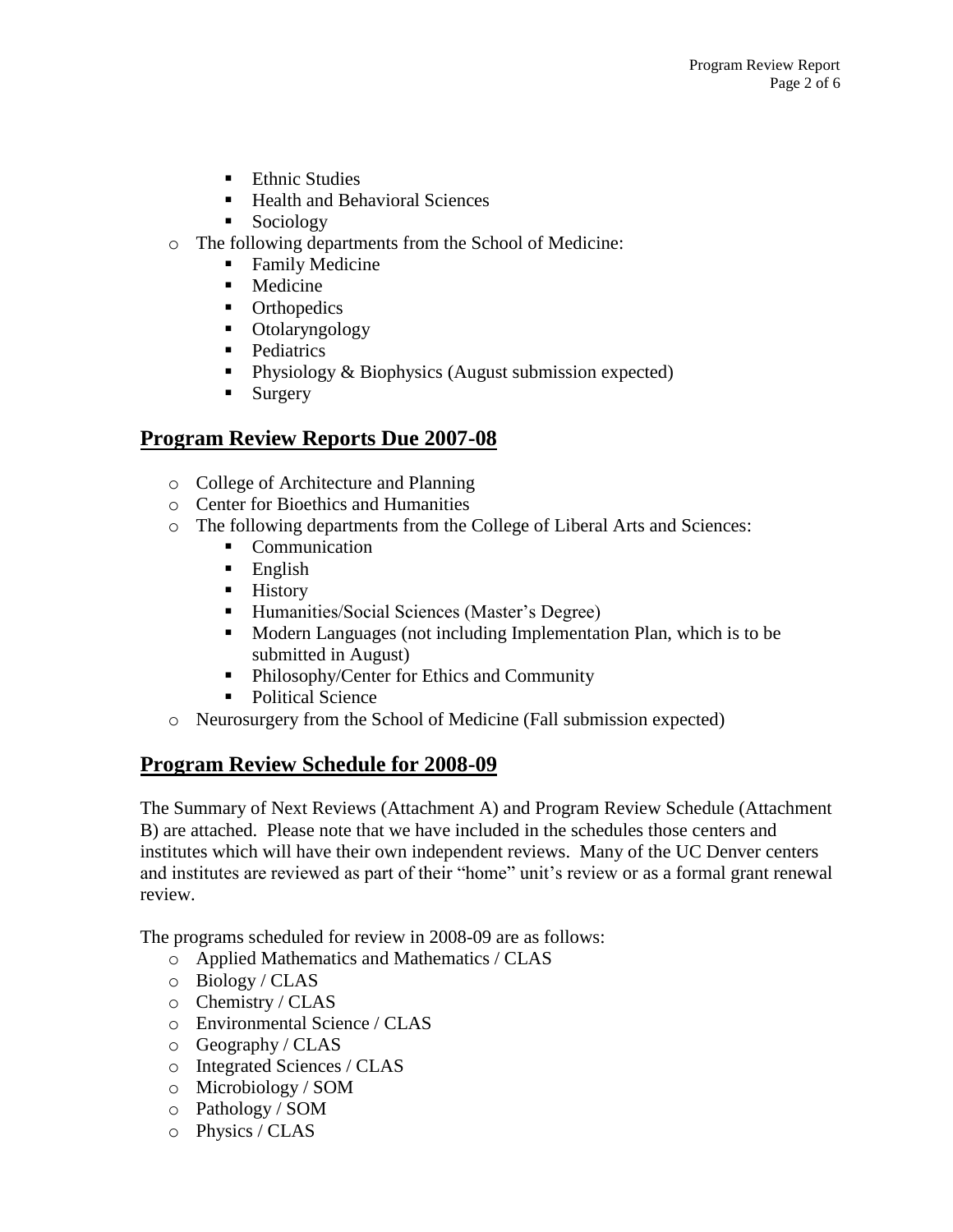- o Psychology / CLAS
- o Radiology / SOM
- o Center for Computational Biology
- o Center for Computational Mathematics
- o Colorado AHEC System

#### **Possible New Degree Programs, Restructuring, Developing or Program Eliminations for 2008-09 and Beyond**

o Possible New Program Proposals Planned For 2008-09

Architecture BA Bioengineering MS and PhD Commercial Composition MM Dental Sciences MS Design Studies MS Education Doctorate EdD Global Energy Management MS Historic Preservation MS Mathematics Education MA Public Health BA Theatre MFA Science Education MA Sustainable Development (Interdisciplinary) PhD (CLAS) Sustainable Infrastructure Development PhD (Engineering) World Cinema MFA Visualization MFA

o Possible New Program Proposals, 2009-2010 and Beyond Bioengineering BS Chinese Studies BA Computational Biology MS Computer Science BS Creative Writing BFA Early Childhood Special Education (BA or BS) Economics PhD Engineering PhD Epidemiology MS Ethnic Studies BA Geography MA Integrative and Systems Biology MS and PhD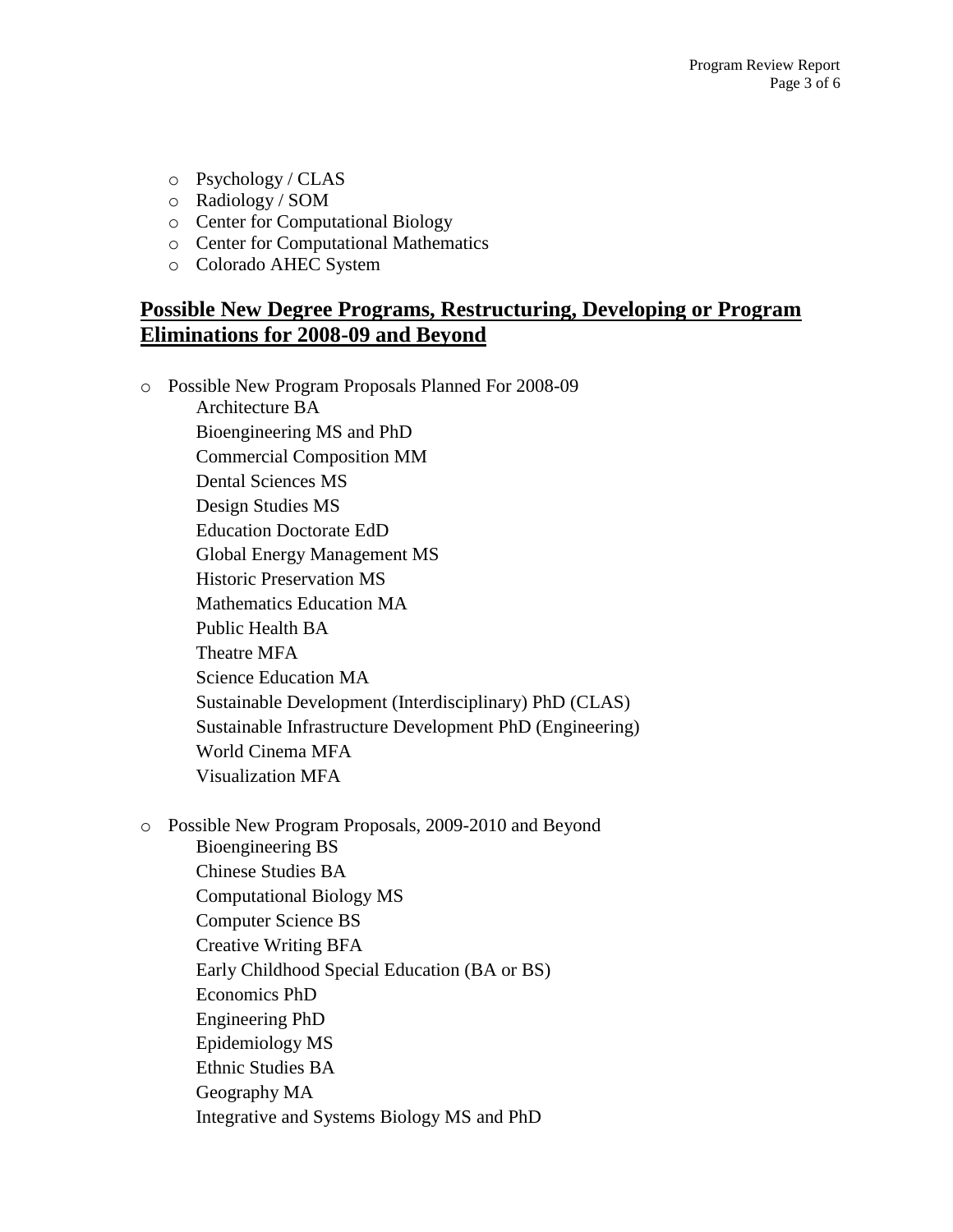Philosophy MA Physical Therapy PhD or Rehabilitation Sciences PhD Publishing BA Religious Studies BA Science Education PhD Special Education BA or BS Sports and Entertainment Management MS Sustainability (multidisciplinary) BA or BS and MS

o Anticipated Degree Program Eliminations

None

o Program Restructuring

In the College of Arts and Media, the Theatre, Film and Video Production unit is creating a more cohesive BA degree program, which will potentially replace the current BFA in Theatre during the next three years.

The Master of Science in Epidemiology program was included in the strategic planning of the new CSPH and is listed above. Following the implementation of the new MPH concentration in epidemiology, this degree proposal will be considered depending on student demand and interest, but may be part of program restructuring rather than a new degree. The Master of Science in Biostatistics could be converted to a Master of Science in Analytical Health Sciences to align with the existing Doctor of Philosophy in Analytical Health Sciences. This degree will allow for options in Biostatistics, Epidemiology and potentially other quantitative, research-oriented options in public health not included in the MPH professional degree (2009-10, 2010-11).

The Graduate School may consolidate basic science degrees in the school at some point in the future.

The School of Dental Medicine has a moratorium on admissions to the dental hygiene program to allow the school to evaluate how the dental hygiene program fits in with the other clinical programs of the school. The outcome of that study is not yet available and may result in a change for that program.

## **Conclusions and Next Steps**

As is evident from all the attached program review materials, UC Denver conducts thorough and meaningful academic program reviews in a timely manner and the reviews are used for future planning. Progress on recommendations from past reviews is monitored. Highlights from the past year's program review process are noted below: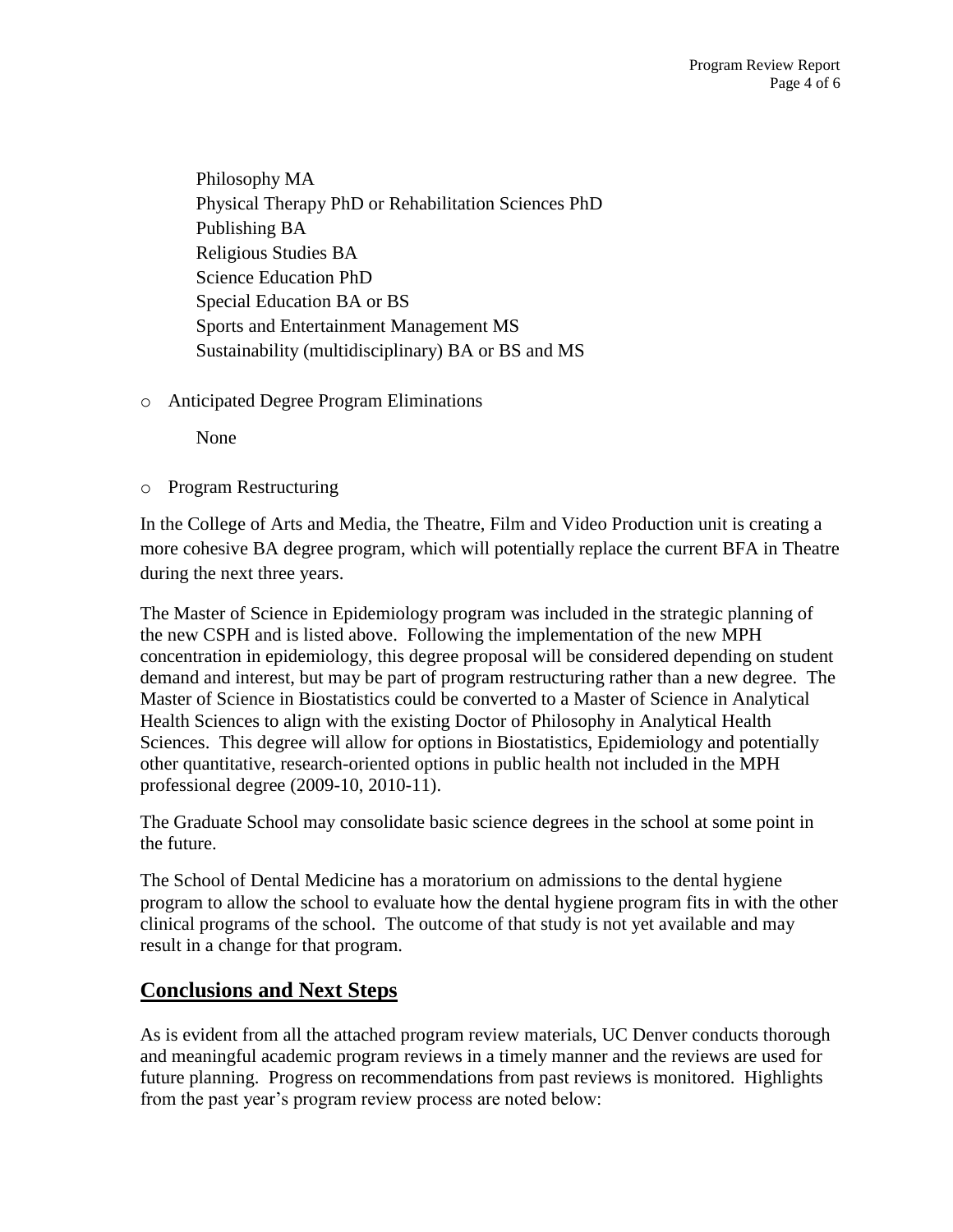- o Resources Faculty lines, dollars and space are themes in many of the reviews. Campus strategic planning has identified goals and objectives to guide the university in the coming years and assist in identifying mechanisms for securing the needed resources to lower student/faculty ratios, seed research efforts and obtain space.
- o Linkages Many reviews spoke to the opportunities to develop linkages across the university. The program review process provided the occasion to identify those opportunities.
- o Policy Development Associate Vice Chancellors Childs and Goodwin are developing a single policy to guide academic program review at UC Denver. As noted earlier, it will draw on the attributes of the differing practices at the two institutions and serve as a mechanism to join the university closer. They envision drawing on faculty across the university to serve on the program review panel and to serve as internal reviewers.
- o New Requirements The university's review of tenure-related processes resulted in six new or revised Administrative Policy Statements. One requirement is that primary unit criteria be reviewed on a regular basis as part of program review. This past year, this new requirement has not been fully implemented. Faculty Affairs plans to work with the schools and colleges to define what the expectations, outcomes and approval processes are for these reviews.
- o New School The Colorado School of Public Health opened on July 1, 2008 and has now been included in our master schedule.

Please do not hesitate to call me or Provost Nairn if you have any questions.

#### Attachments:

- A. Summary of Next Program Reviews
- B. Program Review Schedule
- C. Progress Reports
- 1. College of Arts & Media
- 2. Business School
- 3. School of Education & Human Development
- 4. College of Engineering
- 5. Auraria Library
- 6. CLAS
	- Anthropology Economics Ethnic Studies Health & Behavioral Sciences Sociology
- 7. School of Medicine Family Medicine Medicine **Orthopedics** Otolaryngology Pediatrics Surgery
- D. Academic Program Reviews
- 1. College of Architecture & Planning
- 2. Center for Bioethics & Humanities